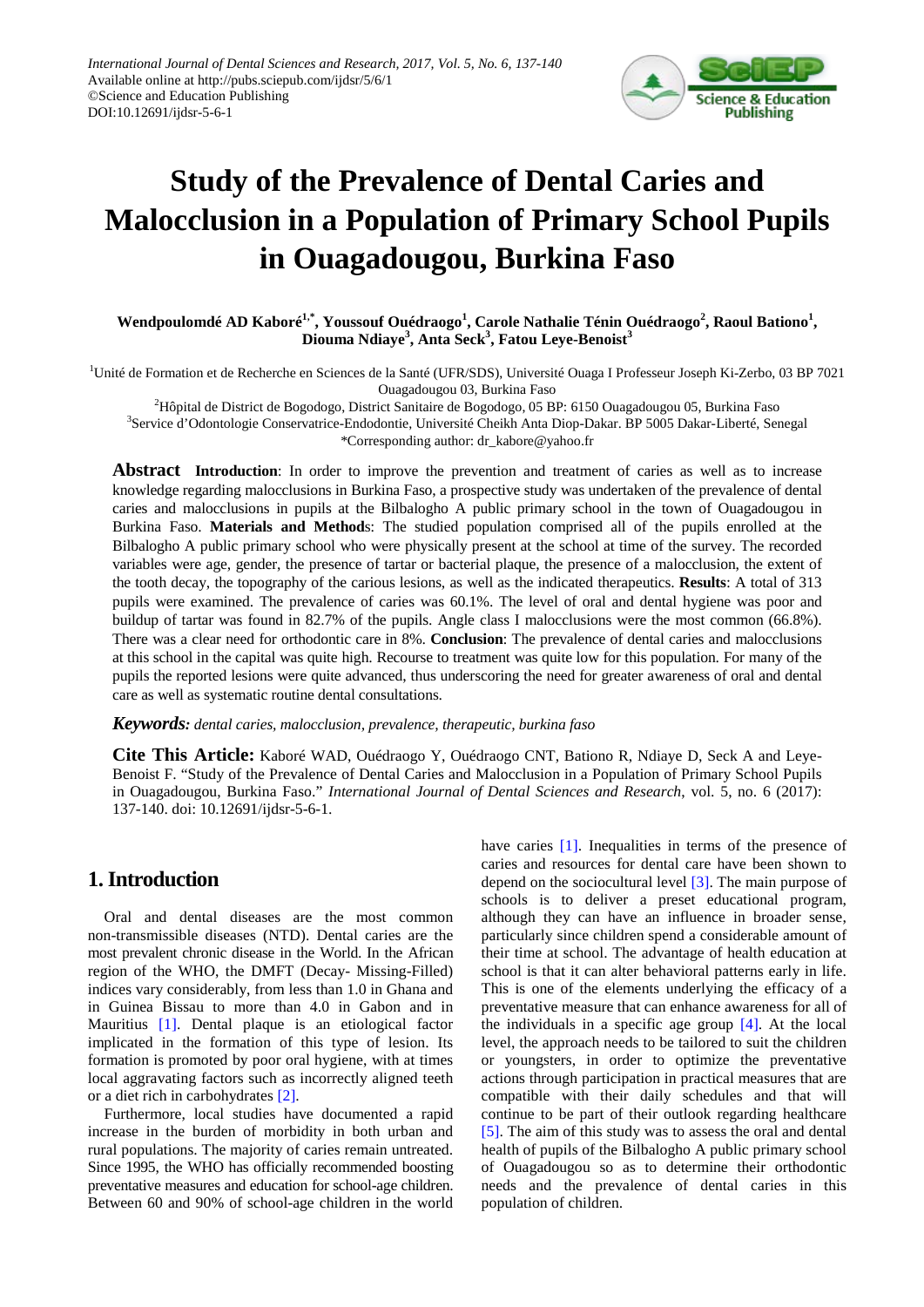# **2. Materials and Methods**

#### **2.1. Location, Duration, and Nature of the Study**

This was a descriptive prospective study undertaken to determine the orthodontic and conservative odontological care requirements of a population of pupils in the town of Ouagadougou. It took place over the course of one month (January) in 2015. It was a descriptive cross-sectional study based on questioning of the subjects, followed by a clinical examination of the dental health status of the children. The recorded variables were firstly the pupil's age, gender, the area that they live in, the presence of tartar or of bacterial plaque, the extent of decay, the topography of the carious lesions, as well as the indicated therapeutic. Additionally, the Angle classification and the occurrence of dental malocclusions such as tooth crowding, a crossbite, an openbite, or an overbite were also noted in each child.

#### **2.2. Collection of the Data for the Survey**

The target population comprised all of the children attending the Bilbalogho A public primary school in the town of Ouagadougou.

#### **2.3. Criteria for Selection**

All of the pupils regularly enrolled and following the curriculum at the Bilbalogho A public primary school were included in the study. Conditions such as the pupil's absence at the time of the survey or their refusal to participate in the study warranted non-inclusion in the study. Children who were ill and whose health did not allow for an oral and dental examination were excluded from the survey.

#### **2.4. Statistical Analyses**

The statistical analyses of the data were performed using Sphinx version 5 software (Parc Altaïs 74650 Chavanod, France). The  $\chi^2$  (Chi<sup>2</sup>) test was used to compare pairs of statistical variables. The differences were considered significant for  $p < 0.05$ . Text and graphs were generated using the 2010 versions of Word and Excel software.

### **3. Results**

#### **3.1. Socioeconomic Characteristics**

A total of 313 pupils, of whom 172 were female (55%) and 141 male (45%) ( $p = 0.0797$ ) were examined. The majority of the pupils were between 10 years (22.4%) and 12 years (18.2%) of age. All of them were residents of the town of Ouagadougou, and they lived in neighborhoods surrounding the school.

#### **3.2. Oral and Dental Health Status of the Pupils**

#### **3.2.1. Medical History**

Little data regarding the medical history of the pupils was gathered at the interview. Furthermore, the teachers had no knowledge of the medical history of the pupils. Only two cases of asthma (0.6%) and a case of allergy to penicillins (0.3%) were reported.

#### **3.2.2. Oral and Dental Health Status of the Pupils**

The majority of the pupils (60.1%) exhibited one or more caries. Tartar buildup occurred in 82.7% of them  $(p = 0.0001)$ . The areas of predilection of the caries were on the occlusal sides (47.6%) and the proximal sides (36.7%). The pupils were mostly at the mixed dentition stage (87.2%). The four permanent front molars had erupted in 88.2% of the pupils. The teeth with caries of the furrows were mostly the permanent lower molars (70%). In regard to caries of the dentin, the temporary molars were represented the most (55.3%) followed by the permanent lower molars (20.4%). Coronal decay most often occurred with the temporary molars (36%) [\(Table 1\)](#page-1-0).

| Table 1. Oral and dental lesions compiled among the pupils |  |
|------------------------------------------------------------|--|
|------------------------------------------------------------|--|

<span id="page-1-0"></span>

| <b>Type of lesion</b>                | <b>Number</b> |
|--------------------------------------|---------------|
| Furrow caries                        | 251           |
| Dentin caries                        | 295           |
| Pain with affliction of the pulp     | 301           |
| Parulis abscess                      | 101           |
| Tooth with substantial coronal decay | 306           |
| Tooth decayed to the root            | 310           |
| Polyp of the gums or pulp            | 78            |

#### **3.2.3. Angle Classification and Malocclusions**

The pupils of the Bilbalogho A public primary school exhibited various orthodontic anomalies that were clearly in need of treatment. They mainly (66.8%) involved Angle class I molars [\(Table 2\)](#page-1-1). Tooth crowding or diastema were encountered the most (37.7%) and overbites less frequently (8%) [\(Table 3\)](#page-1-2).

|  |  |  |  | Table 2. Angle classification |  |
|--|--|--|--|-------------------------------|--|
|--|--|--|--|-------------------------------|--|

<span id="page-1-1"></span>

| Angle class | Subjects $(N\%)$ |
|-------------|------------------|
| Class I     | 209(66,8)        |
| Class II    | 87(27,8)         |
| Class III   | 17(5,4)          |
| Total       | 313 (100)        |

| <b>Table 3. Dental malocclusions</b> |  |
|--------------------------------------|--|
|                                      |  |

<span id="page-1-2"></span>

| <b>Malocclusion</b>               |                | Total $(N\%)$ |
|-----------------------------------|----------------|---------------|
|                                   | Yes            | 49 (15.7)     |
| <b>Crossbite</b>                  | N <sub>0</sub> | 264 (84.3)    |
|                                   | Total          | 313 (100)     |
|                                   | Yes            | 118 (37.7)    |
| <b>Tooth crowding or diastema</b> | N <sub>0</sub> | 195 (62.3)    |
|                                   | Total          | 313 (100)     |
| Openbite                          | Yes            | 42 (13.4)     |
|                                   | No             | 271 (86.6)    |
|                                   | Total          | 313 (100)     |
|                                   | Yes            | 27(8.6)       |
| Overbite                          | No             | 286 (91.4)    |
|                                   | Total          | 313 (100)     |
|                                   | Yes            | 59 (18.8)     |
| <b>Excessive overhang</b>         | N <sub>0</sub> | 254 (81.2)    |
|                                   | Total          | 313 (100)     |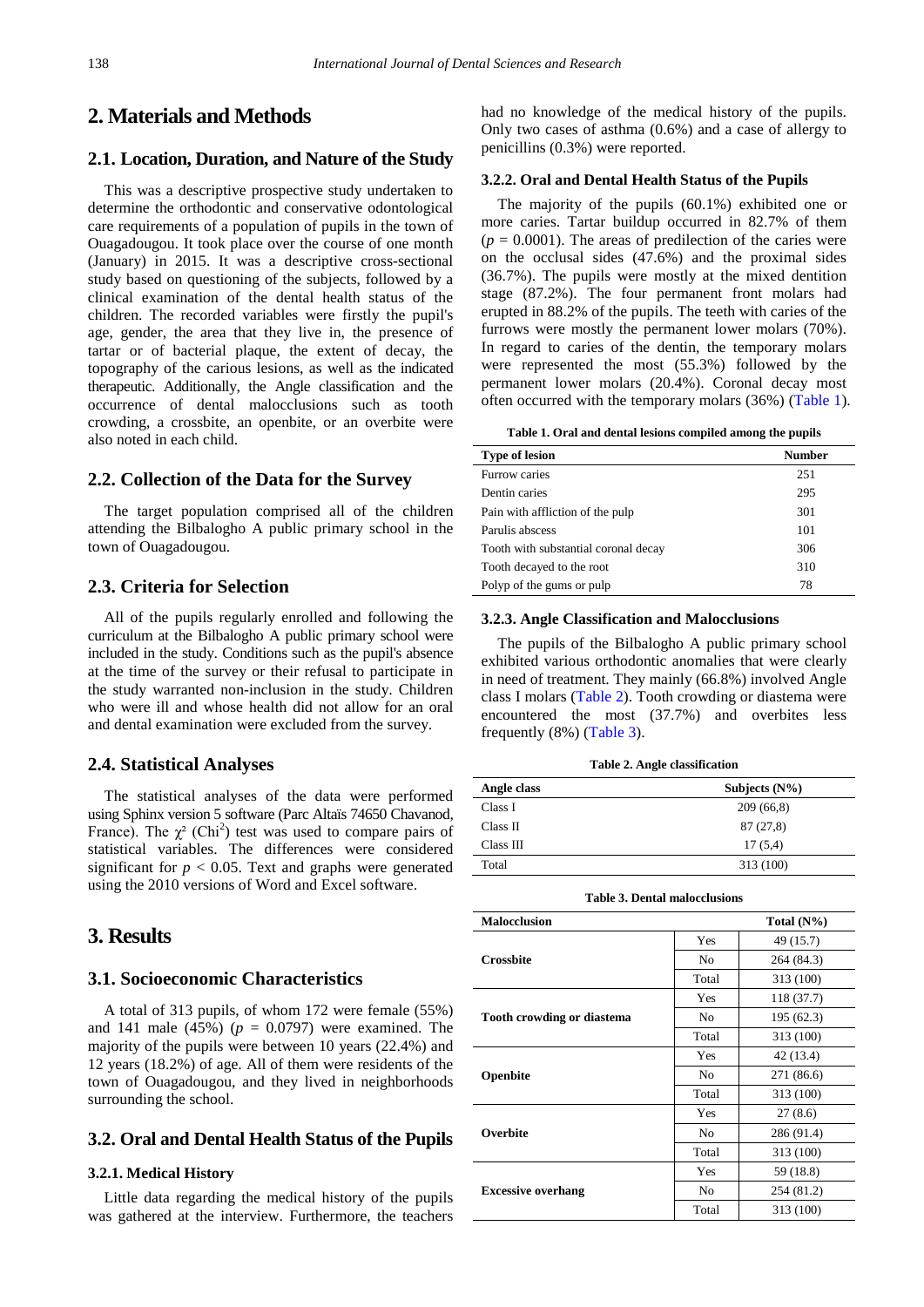#### **3.2.4. Indicated Therapeutics**

The therapeutic options were numerous. These were first and foremost incentivizing all of the pupils in regard to oral hygiene and the possible prescription of medication, if necessary (e.g. against pain or infections). Tartar removal and polishing was indicated for all of the pupils who exhibited tartar buildup (82.7%). Conservative care was considered to be best option for teeth that could be restored. This amounted to endodontic treatments for permanent teeth in case of affected pulp, obturations with amalgam or composites for lesions limited to the dentin, or sealing of anfractuous furrows for those limited to the enamel. Teeth that could not be restored required being extracted with installation of a spacer if need be.

The indicated orthodontic therapeutics varied, involving interception, orthopedics, or the use of braces. Interception is suitable for patients who have an anterior crossbite, using a palatal plate equipped with a spring to close the gap. Lateral crossbites require treatment with a spreader that delivers an orthopedic action. For patients exhibiting tooth crowding, treatment with braces was prescribed for a duration from one and a half years to three years, depending on the case. There was a clear need for orthodontic care for 8% of the pupils [\(Table 4\)](#page-2-0).

**Table 4. Requirement for orthodontic treatment**

<span id="page-2-0"></span>

| <b>Requirement for treatment</b> | Subjects $N(\% )$ |
|----------------------------------|-------------------|
| None                             | 195 (62.3)        |
| Moderate                         | 93 (29.7)         |
| <b>Pressing</b>                  | 25(8)             |
| Total                            | 313 (100)         |

#### **3.2.5. The Treatments that were Performed**

Ultimately, 128 pupils underwent tartar removal, 23 received a topical fluor treatment, and 35 underwent sealing of pits and fissures. Eleven  $(11)$  tooth extractions, 6 pulpectomies, 16 restorations with amalgam and 5 restorations with composite resins were also be performed on these pupils.

## **4. Discussion**

"No one, in this day and age, can claim to be in good health if they do not have proper oral and dental health". The latter is accessible to all, once good oral hygiene practices have been acquired from as young as possible and maintained throughout one's life, and when an annual dental visit becomes an integral part of everyone's approach to healthcare. The more care is neglected, the more that care is needed, and it then also becomes more onerous [\[6\].](#page-3-5) Dental carries are classified as the fourthmost medical scourge in the world, immediately following cancers, cardiovascular diseases, and AIDS [\[7\].](#page-3-6) To this, one could add the dysfunctional and esthetic aspects of orthodontic anomalies, for which the psychological impact has proven to be hard to evaluate [\[8\].](#page-3-7)

While tooth caries still affect way too many people, they are never fatal. Indeed, as they are the result of a multifactorial bacterial disease that is able to destroy the hardest entity (enamel) in the human body, tooth caries are inevitable. Acquisition of a suitable daily behavior allows everyone, young and old, to prevent the occurrence of caries [\[6\].](#page-3-5) Oral and dental afflictions represent a major public health issue due their high prevalence and their impact on overall health. The pupils of the Bilbalogho School generally had poor oral and dental health as well as orthodontic anomalies. Our study was in regard to pupils of 5 to 15 years of age, and it revealed a prevalence of dental caries of 60.1%. Baukaka *et al*. [\[9\]](#page-3-8) in Congo reported in a study of children of 1 to17 years of age that females were represented more (52%) and that the prevalence of caries was 79.1%. This may be due to insufficient availability of oral and dental care and very rudimentary orthodontic therapeutics. Indeed, in Burkina Faso, there were only 80 practitioners who were registered with the Roll of the National Order of Dental Surgeons in 2017, for a total population estimated to be 19 000 000 inhabitants, thus amounting to just 1 dental surgeon for every 237 500 inhabitants. The WHO recommends a ratio of at least 1 dental surgeon for every 10 000 inhabitants. It has been reported that in Senegal there is 1 dentist for every 38 000 inhabitants as well as unequal recourse to care  $[10]$ . Over the past twenty years, the prevalence of dental caries has been in decline in developed countries. Their prevalence is still substantial, however, in underdeveloped countries such as Senegal (96%) [\[11\],](#page-3-10) India (49.8%) [\[12\],](#page-3-11) the Sudan (65.5%) [\[13\],](#page-3-12) as well as in Mexico, which has a rate greater than 95% [\[14\].](#page-3-13) In developed countries such as France and China, the rates are 43.6% and 35%, respectively in children with an average age of approximately 12 years [\[15\].](#page-3-14) In Burkina Faso, the lack of financial means, the inadequate care entities, traditional therapies, and the tendency for selfmedication are the main reasons for delayed consultations, with the patients only attending a health center when pain occurs [\[16\].](#page-3-15) The availability of oral and dental care in the town of Ouagadougou is lacking and it is inaccessible to the least wealthy populations [\[17\].](#page-3-16) The number of proximal lesions was substantial in our study. These lesions promote complications as they can go unnoticed at the initial stage. Delayed consultations explain the number of parulis abscesses and polyps that are encountered. The lack of brushing could also explain the elevated number of caries of furrows and of dentin. In 2009, Koko *et al*. [\[18\]](#page-3-17) reported in a study in Gabon that the occurrence of caries was proportional to the lack of brushing. This study showed that dental caries in the town of Libreville were a worrisome health issue, with a prevalence of 75% for children of 6 years of age and 81.4% for children of 12 years of age. Baukaka *et al*. [\[9\]](#page-3-8) found that there was a huge need for treatment and that there was a lack of brushing. Preventative measures hence need to be promoted.

Moreover, good orofacial functioning in children is indispensible for proper craniofacial growth [\[19\].](#page-3-18) Being able to chew requires a sound set of teeth. A tooth ache can promote one-sided chewing that may lead to facial asymmetry. Yet in our study, 60.1% of the pupils exhibited at least one tooth decay lesion. Treatment of milk teeth improves masticatory function in addition to sustaining room for the development of permanent teeth without crowding. The reestablishment of alternating bilateral masticatory function, nasal ventilation by removing all obstacles for nasal respiration in children who are often